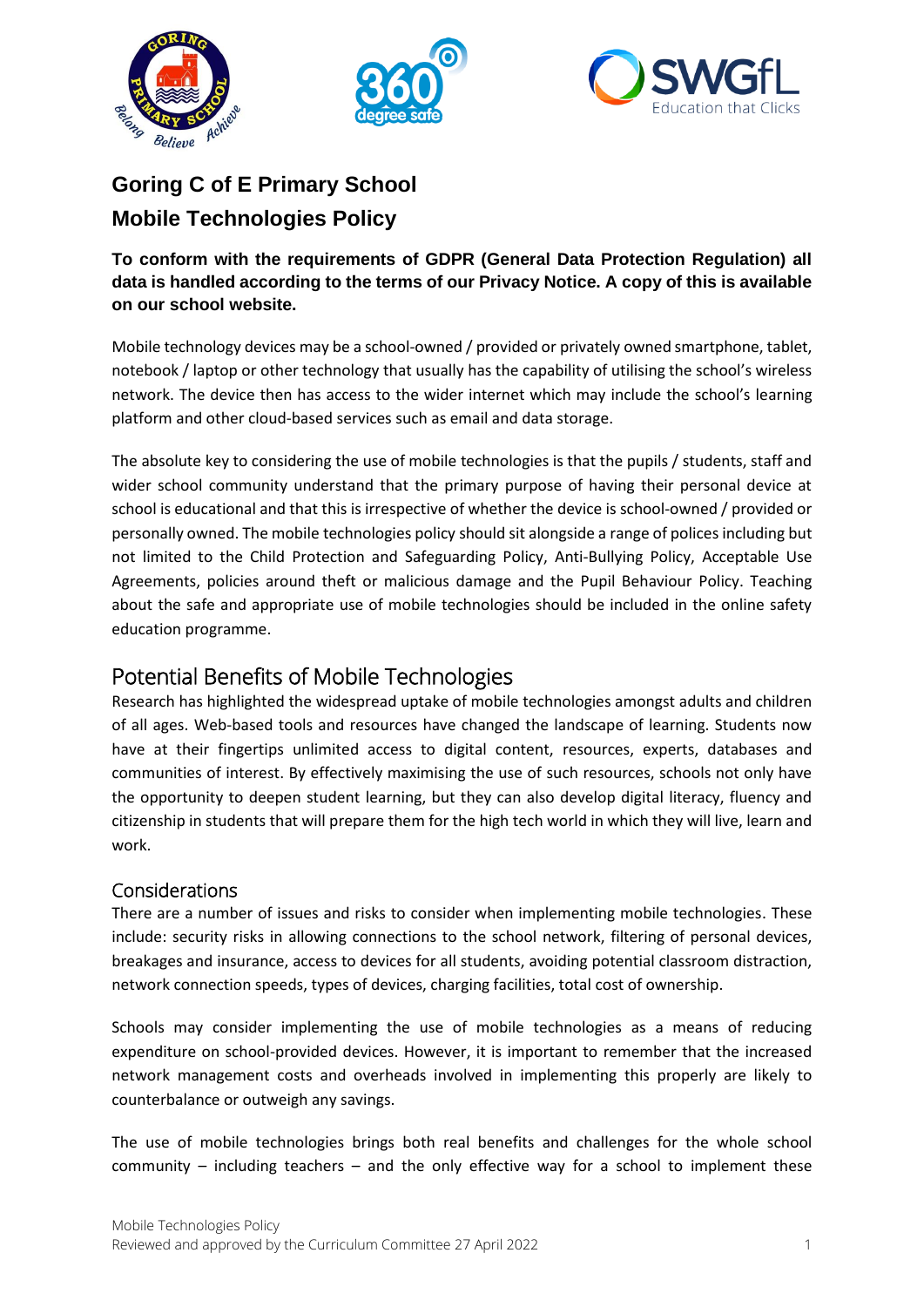





successfully is to involve the whole school community from the outset. Before the school embarks on this path, the risks and benefits must be clearly identified and shared with all stakeholders.

- The school Acceptable Use Agreements for staff, pupils and parents/carers will give consideration to the use of mobile technologies.
- The school allows:

|                        | <b>School Devices</b>                                 |                                                     |                                   | <b>Personal Devices</b> |                 |                   |
|------------------------|-------------------------------------------------------|-----------------------------------------------------|-----------------------------------|-------------------------|-----------------|-------------------|
|                        | School-<br>owned and<br>allocated to<br>a single user | School-<br>owned for<br>use by<br>multiple<br>users | Authorised<br>device <sup>1</sup> | Pupil-<br>owned         | Staff-<br>owned | Visitor-<br>owned |
| Allowed in<br>school   | Yes                                                   | <b>Yes</b>                                          | <b>Yes</b>                        | No.                     | Yes             | Yes               |
| Full network<br>access | Yes                                                   | Yes                                                 | Yes                               | No                      | <b>No</b>       | No                |
| Internet-only          |                                                       |                                                     |                                   |                         | Yes             | Yes               |
| No network<br>access   |                                                       |                                                     |                                   |                         | Yes             | Yes               |

- The school has provided technical solutions for the safe use of mobile technology for school devices/personal devices:
	- o All school devices are controlled through the use of Mobile Device Management software.
	- o Appropriate access control is applied to all mobile devices according to the requirements of the user (eg internet-only access, network access allowed, shared folder network access).
	- o The school has addressed broadband performance and capacity to ensure that core educational and administrative activities are not negatively affected by the increase in the number of connected devices.
	- $\circ$  For all mobile technologies, filtering will be applied to the internet connection and attempts to bypass this are not permitted.
	- o Appropriate exit processes are implemented for devices no longer used at a school location or by an authorised user.
	- o All school devices are subject to routine monitoring.
	- o Proactive monitoring has been implemented to monitor activity.
- When personal devices are permitted:
	- $\circ$  All personal devices are restricted through the implementation of technical solutions that provide appropriate levels of network access.

<sup>&</sup>lt;sup>1</sup> Authorised device – purchased by the pupil/family through a school-organised scheme. This device may be given full access to the network as if it were owned by the school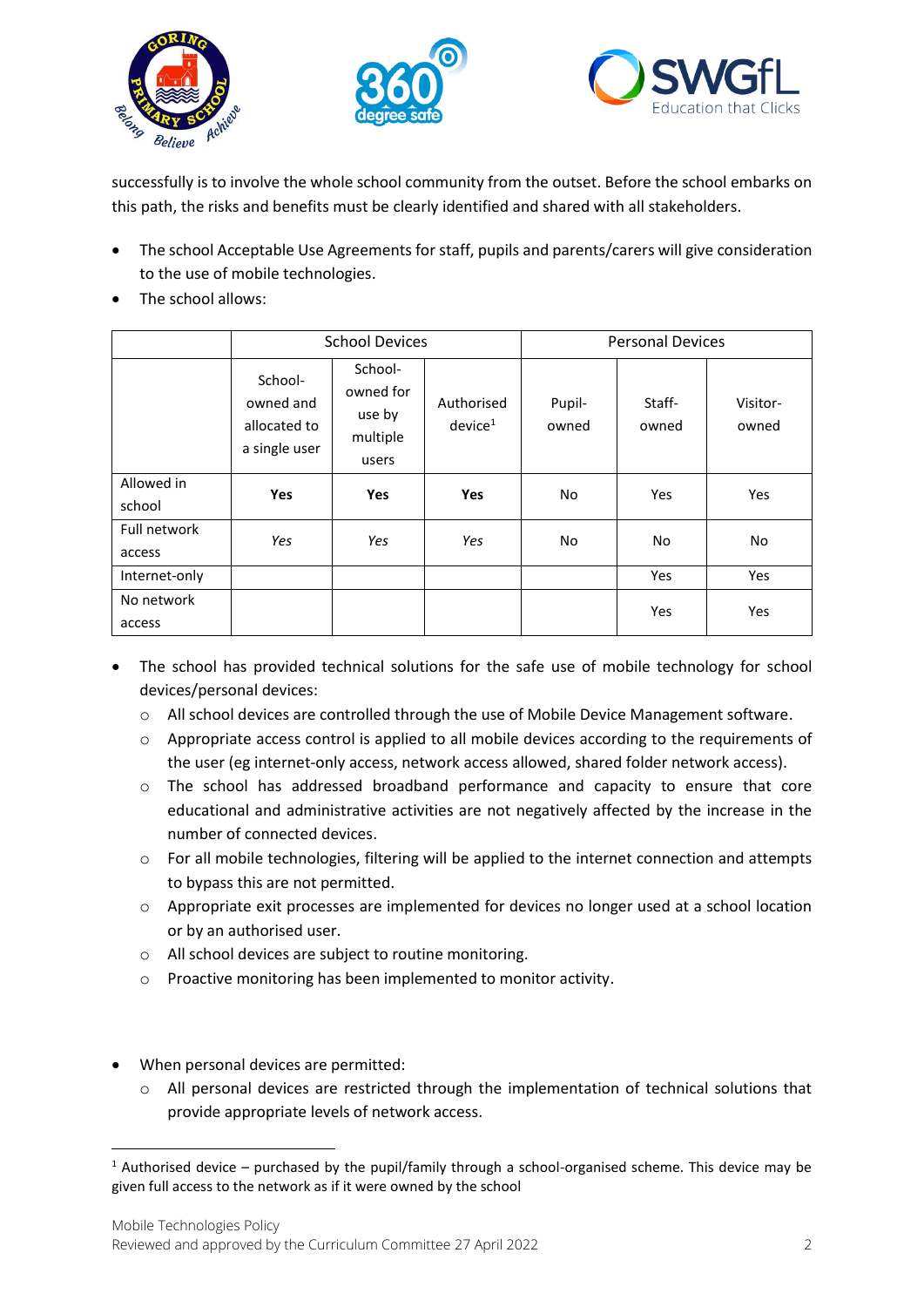





- $\circ$  Personal devices are brought into the school entirely at the risk of the owner and the decision to bring the device in to the school lies with the user (and their parents / carers) as does the liability for any loss or damage resulting from the use of the device in school.
- o The school accepts no responsibility or liability in respect of lost, stolen or damaged devices while at school or on activities organised or undertaken by the school (the school recommends insurance is purchased to cover that device whilst out of the home).
- o The school accepts no responsibility for any malfunction of a device due to changes made to the device while on the school network or whilst resolving any connectivity issues.
- $\circ$  The school recommends that the devices are made easily identifiable and have a protective case to help secure them as the devices are moved around the school. Passcodes or PINs should be set on personal devices to aid security.
- o The school is not responsible for the day-to-day maintenance or upkeep of the user's personal device such as the charging of any device, the installation of software updates or the resolution of hardware issues.
- Users are expected to act responsibly, safely and respectfully in line with current Acceptable Use Agreements; in addition:
	- o Devices may not be used in tests or exams.
	- $\circ$  Visitors should be provided with information about how and when they are permitted to use mobile technology in line with local safeguarding arrangements.
	- $\circ$  Users are responsible for keeping their device up to date through software, security and app updates. The device is virus-protected and should not be capable of passing on viruses to the network.
	- o Users are responsible for charging their own devices and for protecting and looking after their devices while in school.
	- $\circ$  Personal devices should be charged before being brought to school as the charging of personal devices is not permitted during the school day.
	- $\circ$  Devices must be in silent mode on the school site.
	- o School devices are provided to support learning.
	- $\circ$  Confiscation and searching the school has the right to take, examine and search any device that is suspected of unauthorised use, either technical or inappropriate.
	- o The changing of settings (exceptions include personal settings such as font size, brightness, etc) that would stop the device working as it was originally set up and intended to work is not permitted.
	- o The software / apps originally installed by the school must remain on the school-owned device in usable condition and be easily accessible at all times. From time to time the school may add software applications for use in a particular lesson. Periodic checks of devices will be made to ensure that users have not removed required apps.
	- $\circ$  The school will ensure that school devices contain the necessary apps for school work. Apps added by the school will remain the property of the school and will not be accessible to